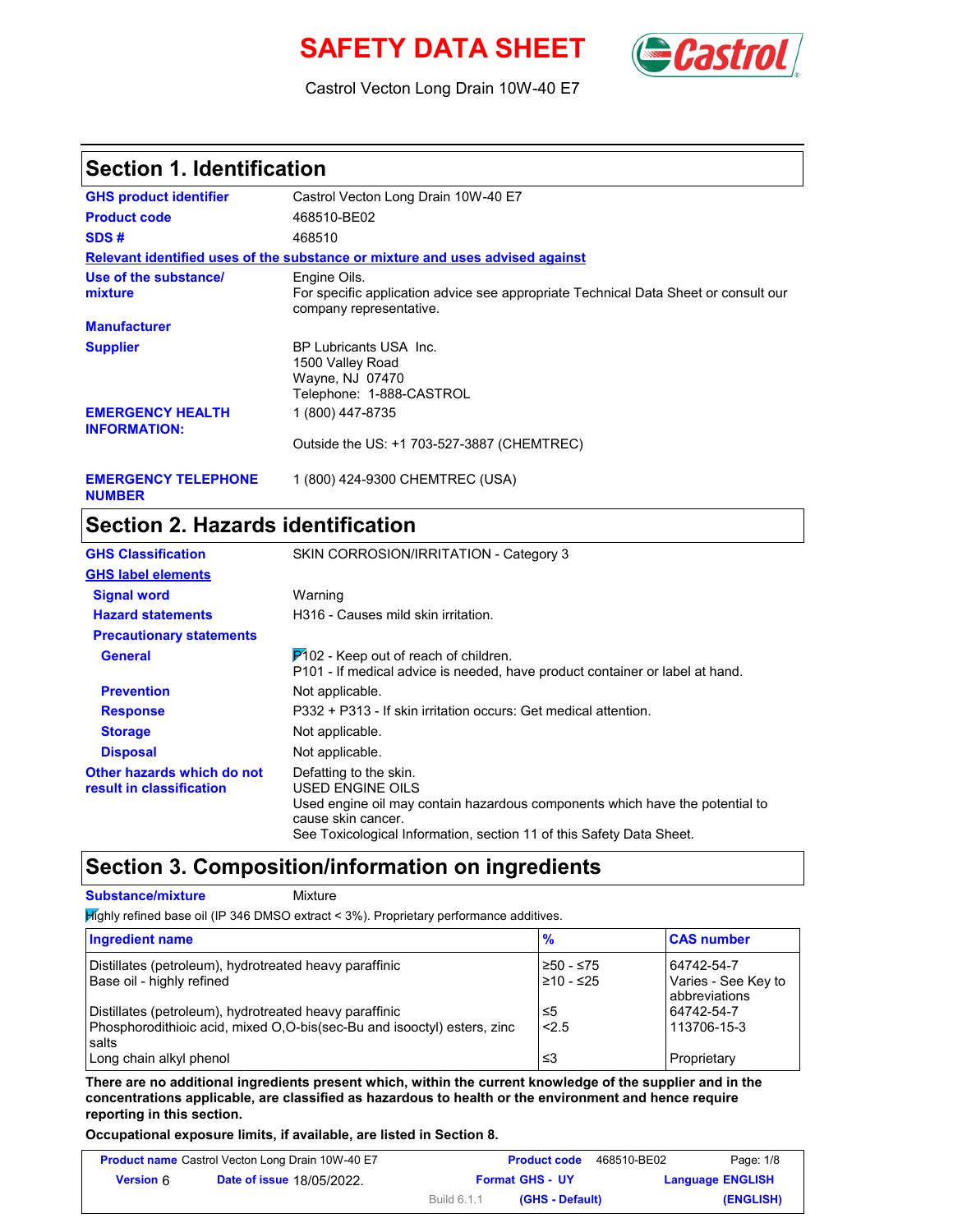# **Section 4. First aid measures**

| <b>Description of necessary first aid measures</b> |                                                                                                                                                                                                                                                                                                                                      |  |
|----------------------------------------------------|--------------------------------------------------------------------------------------------------------------------------------------------------------------------------------------------------------------------------------------------------------------------------------------------------------------------------------------|--|
| Eye contact                                        | In case of contact, immediately flush eyes with plenty of water for at least 15 minutes.<br>Eyelids should be held away from the eyeball to ensure thorough rinsing. Check for<br>and remove any contact lenses. Get medical attention.                                                                                              |  |
| <b>Skin contact</b>                                | In case of contact, immediately flush skin with plenty of water for at least 15 minutes<br>while removing contaminated clothing and shoes. Wash skin thoroughly with soap<br>and water or use recognized skin cleanser. Wash clothing before reuse. Clean<br>shoes thoroughly before reuse. Get medical attention if symptoms occur. |  |
| <b>Inhalation</b>                                  | If inhaled, remove to fresh air. Get medical attention if symptoms occur.                                                                                                                                                                                                                                                            |  |
| <b>Ingestion</b>                                   | Do not induce vomiting unless directed to do so by medical personnel. Never give<br>anything by mouth to an unconscious person. If unconscious, place in recovery<br>position and get medical attention immediately. Get medical attention if adverse<br>health effects persist or are severe.                                       |  |
| <b>Protection of first-aiders</b>                  | No action shall be taken involving any personal risk or without suitable training. It<br>may be dangerous to the person providing aid to give mouth-to-mouth resuscitation.                                                                                                                                                          |  |
| Most important symptoms/effects, acute and delayed |                                                                                                                                                                                                                                                                                                                                      |  |
|                                                    | See Section 11 for more detailed information on health effects and symptoms.                                                                                                                                                                                                                                                         |  |
|                                                    | Indication of immediate medical attention and special treatment needed, if necessary                                                                                                                                                                                                                                                 |  |
| <b>Snacific trastmants</b>                         | No specific treatment                                                                                                                                                                                                                                                                                                                |  |

**Notes to physician Specific treatments** No specific treatment. Treatment should in general be symptomatic and directed to relieving any effects.

## **Section 5. Fire-fighting measures**

| <b>Extinguishing media</b>                               |                                                                                                                                                                                                   |
|----------------------------------------------------------|---------------------------------------------------------------------------------------------------------------------------------------------------------------------------------------------------|
| <b>Suitable</b>                                          | In case of fire, use foam, dry chemical or carbon dioxide extinguisher or spray.                                                                                                                  |
| <b>Not suitable</b>                                      | Do not use water jet.                                                                                                                                                                             |
| <b>Specific hazards arising</b><br>from the chemical     | In a fire or if heated, a pressure increase will occur and the container may burst.                                                                                                               |
| <b>Hazardous thermal</b><br>decomposition products       | Combustion products may include the following:<br>carbon oxides $(CO, CO2)$ (carbon monoxide, carbon dioxide)                                                                                     |
| <b>Special precautions for fire-</b><br>fighters         | No action shall be taken involving any personal risk or without suitable training.<br>Promptly isolate the scene by removing all persons from the vicinity of the incident if<br>there is a fire. |
| <b>Special protective</b><br>equipment for fire-fighters | Fire-fighters should wear positive pressure self-contained breathing apparatus<br>(SCBA) and full turnout gear.                                                                                   |

# **Section 6. Accidental release measures**

|                                                         | <b>Personal precautions, protective equipment and emergency procedures</b>                                                                                                                                                                                                                                                                                                                                                                                                                                             |
|---------------------------------------------------------|------------------------------------------------------------------------------------------------------------------------------------------------------------------------------------------------------------------------------------------------------------------------------------------------------------------------------------------------------------------------------------------------------------------------------------------------------------------------------------------------------------------------|
| For non-emergency<br>personnel                          | Contact emergency personnel. No action shall be taken involving any personal risk<br>or without suitable training. Evacuate surrounding areas. Keep unnecessary and<br>unprotected personnel from entering. Do not touch or walk through spilled material.<br>Avoid breathing vapor or mist. Provide adequate ventilation. Put on appropriate<br>personal protective equipment. Floors may be slippery; use care to avoid falling.                                                                                     |
| For emergency responders                                | Entry into a confined space or poorly ventilated area contaminated with vapor, mist<br>or fume is extremely hazardous without the correct respiratory protective equipment<br>and a safe system of work. Wear self-contained breathing apparatus. Wear a<br>suitable chemical protective suit. Chemical resistant boots. See also the<br>information in "For non-emergency personnel".                                                                                                                                 |
| <b>Environmental precautions</b>                        | Avoid dispersal of spilled material and runoff and contact with soil, waterways,<br>drains and sewers. Inform the relevant authorities if the product has caused<br>environmental pollution (sewers, waterways, soil or air).                                                                                                                                                                                                                                                                                          |
|                                                         | Methods and materials for containment and cleaning up                                                                                                                                                                                                                                                                                                                                                                                                                                                                  |
| <b>Small spill</b>                                      | Stop leak if without risk. Move containers from spill area. Absorb with an inert<br>material and place in an appropriate waste disposal container. Dispose of via a<br>licensed waste disposal contractor.                                                                                                                                                                                                                                                                                                             |
| <b>Large spill</b>                                      | Stop leak if without risk. Move containers from spill area. Approach release from<br>upwind. Prevent entry into sewers, water courses, basements or confined areas.<br>Contain and collect spillage with non-combustible, absorbent material e.g. sand,<br>earth, vermiculite or diatomaceous earth and place in container for disposal<br>according to local regulations. Contaminated absorbent material may pose the<br>same hazard as the spilled product. Dispose of via a licensed waste disposal<br>contractor. |
| <b>Product name</b> Castrol Vecton Long Drain 10W-40 E7 | <b>Product code</b><br>468510-BE02<br>Page: 2/8                                                                                                                                                                                                                                                                                                                                                                                                                                                                        |
| <b>Version 6</b>                                        | <b>Format GHS - UY</b><br><b>Language ENGLISH</b><br>Date of issue 18/05/2022.                                                                                                                                                                                                                                                                                                                                                                                                                                         |
|                                                         | (ENGLISH)<br>Build 6.1.1<br>(GHS - Default)                                                                                                                                                                                                                                                                                                                                                                                                                                                                            |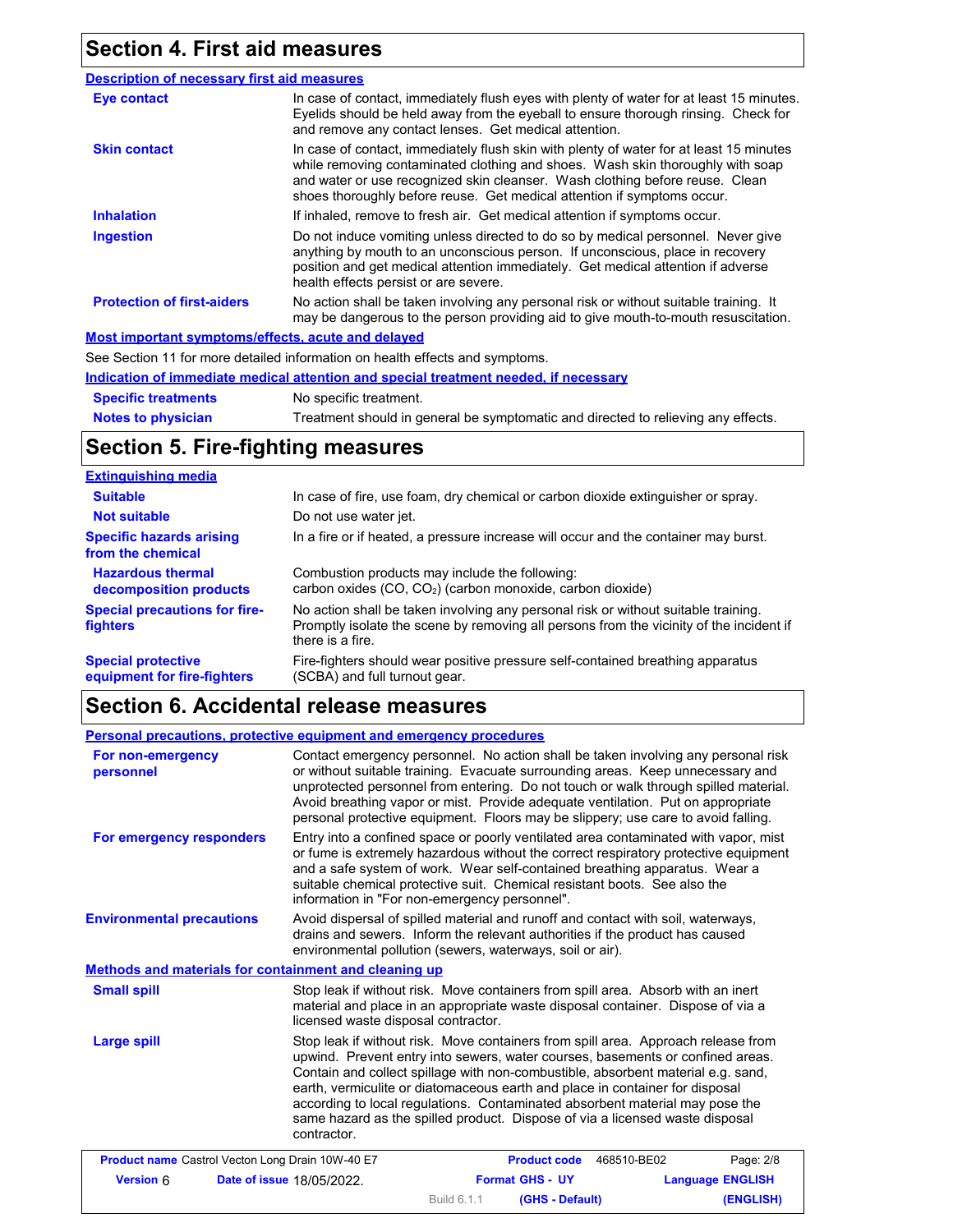# **Section 7. Handling and storage**

| Put on appropriate personal protective equipment (see Section 8). Do not ingest.<br><b>Protective measures</b><br>Avoid contact with eyes, skin and clothing. Avoid breathing vapor or mist. Keep in<br>the original container or an approved alternative made from a compatible material,<br>kept tightly closed when not in use. Empty containers retain product residue and<br>can be hazardous. Do not reuse container.<br>Eating, drinking and smoking should be prohibited in areas where this material is<br><b>Advice on general</b><br>handled, stored and processed. Wash thoroughly after handling. Remove<br>occupational hygiene<br>contaminated clothing and protective equipment before entering eating areas. See<br>also Section 8 for additional information on hygiene measures.<br><b>Conditions for safe storage</b><br>direct sunlight in a dry, cool and well-ventilated area, away from incompatible<br>materials (see Section 10) and food and drink. Keep container tightly closed and<br>sealed until ready for use. Store and use only in equipment/containers designed for<br>and kept upright to prevent leakage. Do not store in unlabeled containers. Use<br>appropriate containment to avoid environmental contamination.<br>Prolonged exposure to elevated temperature<br><b>Not suitable</b> | <b>Precautions for safe handling</b> |                                                                                                                                                                              |
|---------------------------------------------------------------------------------------------------------------------------------------------------------------------------------------------------------------------------------------------------------------------------------------------------------------------------------------------------------------------------------------------------------------------------------------------------------------------------------------------------------------------------------------------------------------------------------------------------------------------------------------------------------------------------------------------------------------------------------------------------------------------------------------------------------------------------------------------------------------------------------------------------------------------------------------------------------------------------------------------------------------------------------------------------------------------------------------------------------------------------------------------------------------------------------------------------------------------------------------------------------------------------------------------------------------------------------|--------------------------------------|------------------------------------------------------------------------------------------------------------------------------------------------------------------------------|
|                                                                                                                                                                                                                                                                                                                                                                                                                                                                                                                                                                                                                                                                                                                                                                                                                                                                                                                                                                                                                                                                                                                                                                                                                                                                                                                                 |                                      |                                                                                                                                                                              |
|                                                                                                                                                                                                                                                                                                                                                                                                                                                                                                                                                                                                                                                                                                                                                                                                                                                                                                                                                                                                                                                                                                                                                                                                                                                                                                                                 |                                      |                                                                                                                                                                              |
|                                                                                                                                                                                                                                                                                                                                                                                                                                                                                                                                                                                                                                                                                                                                                                                                                                                                                                                                                                                                                                                                                                                                                                                                                                                                                                                                 |                                      | Store in accordance with local regulations. Store in original container protected from<br>use with this product. Containers that have been opened must be carefully resealed |
|                                                                                                                                                                                                                                                                                                                                                                                                                                                                                                                                                                                                                                                                                                                                                                                                                                                                                                                                                                                                                                                                                                                                                                                                                                                                                                                                 |                                      |                                                                                                                                                                              |

# **Section 8. Exposure controls/personal protection**

#### **Control parameters**

#### **Occupational exposure limits**

| <b>Ingredient name</b>                                        | <b>Exposure limits</b>                                                                                     |
|---------------------------------------------------------------|------------------------------------------------------------------------------------------------------------|
| <b>Distillates (petroleum), hydrotreated heavy paraffinic</b> | ACGIH TLV (United States, 1/2021).<br>TWA: 5 mg/m <sup>3</sup> 8 hours. Form: Inhalable<br>fraction        |
| Base oil - highly refined                                     | <b>ACGIH TLV (United States, 3/2020).</b><br>TWA: 5 mg/m <sup>3</sup> 8 hours. Form: Inhalable<br>fraction |
| Distillates (petroleum), hydrotreated heavy paraffinic        | ACGIH TLV (United States, 1/2021).<br>TWA: 5 mg/m <sup>3</sup> 8 hours. Form: Inhalable<br>fraction        |

While specific OELs for certain components may be shown in this section, other components may be present in any mist, vapor or dust produced. Therefore, the specific OELs may not be applicable to the product as a whole and are provided for guidance only.

| <b>Recommended monitoring</b><br>procedures       | If this product contains ingredients with exposure limits, personal, workplace<br>atmosphere or biological monitoring may be required to determine the effectiveness<br>of the ventilation or other control measures and/or the necessity to use respiratory<br>protective equipment. Reference should be made to appropriate monitoring<br>standards. Reference to national guidance documents for methods for the<br>determination of hazardous substances will also be required.                                                                                                                                                                                                                                                                                                                                                                                                                                                                                                                           |
|---------------------------------------------------|---------------------------------------------------------------------------------------------------------------------------------------------------------------------------------------------------------------------------------------------------------------------------------------------------------------------------------------------------------------------------------------------------------------------------------------------------------------------------------------------------------------------------------------------------------------------------------------------------------------------------------------------------------------------------------------------------------------------------------------------------------------------------------------------------------------------------------------------------------------------------------------------------------------------------------------------------------------------------------------------------------------|
| <b>Appropriate engineering</b><br><b>controls</b> | Provide exhaust ventilation or other engineering controls to keep the relevant<br>airborne concentrations below their respective occupational exposure limits.<br>All activities involving chemicals should be assessed for their risks to health, to<br>ensure exposures are adequately controlled. Personal protective equipment should<br>only be considered after other forms of control measures (e.g. engineering controls)<br>have been suitably evaluated. Personal protective equipment should conform to<br>appropriate standards, be suitable for use, be kept in good condition and properly<br>maintained.<br>Your supplier of personal protective equipment should be consulted for advice on<br>selection and appropriate standards. For further information contact your national<br>organisation for standards.<br>The final choice of protective equipment will depend upon a risk assessment. It is<br>important to ensure that all items of personal protective equipment are compatible. |
| <b>Environmental exposure</b><br><b>controls</b>  | Emissions from ventilation or work process equipment should be checked to ensure<br>they comply with the requirements of environmental protection legislation. In some<br>cases, fume scrubbers, filters or engineering modifications to the process equipment<br>will be necessary to reduce emissions to acceptable levels.                                                                                                                                                                                                                                                                                                                                                                                                                                                                                                                                                                                                                                                                                 |

#### **Individual protection measures**

| <b>Product name</b> Castrol Vecton Long Drain 10W-40 E7 |                                  |             | <b>Product code</b>    | 468510-BE02 | Page: 3/8               |
|---------------------------------------------------------|----------------------------------|-------------|------------------------|-------------|-------------------------|
| <b>Version 6</b>                                        | <b>Date of issue 18/05/2022.</b> |             | <b>Format GHS - UY</b> |             | <b>Language ENGLISH</b> |
|                                                         |                                  | Build 6.1.1 | (GHS - Default)        |             | (ENGLISH)               |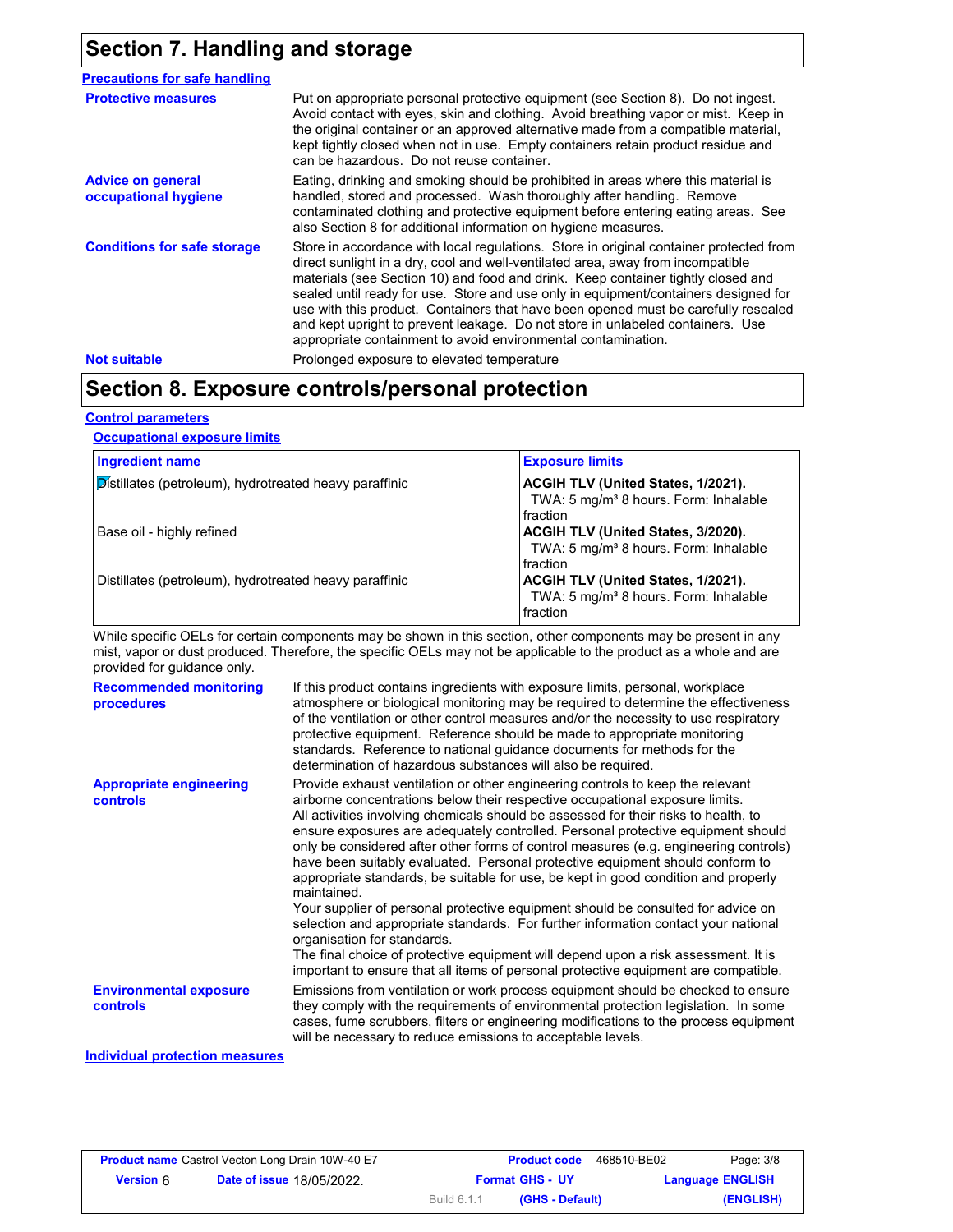### **Section 8. Exposure controls/personal protection**

| <b>Hygiene measures</b>       | Wash hands, forearms and face thoroughly after handling chemical products, before<br>eating, smoking and using the lavatory and at the end of the working period.<br>Appropriate techniques should be used to remove potentially contaminated clothing.<br>Wash contaminated clothing before reusing. Ensure that eyewash stations and<br>safety showers are close to the workstation location.                                                                                                                                                                                                                                                                                                                                                                                                 |
|-------------------------------|-------------------------------------------------------------------------------------------------------------------------------------------------------------------------------------------------------------------------------------------------------------------------------------------------------------------------------------------------------------------------------------------------------------------------------------------------------------------------------------------------------------------------------------------------------------------------------------------------------------------------------------------------------------------------------------------------------------------------------------------------------------------------------------------------|
| <b>Eye protection</b>         | Safety glasses with side shields.                                                                                                                                                                                                                                                                                                                                                                                                                                                                                                                                                                                                                                                                                                                                                               |
| <b>Skin protection</b>        |                                                                                                                                                                                                                                                                                                                                                                                                                                                                                                                                                                                                                                                                                                                                                                                                 |
| <b>Hand protection</b>        | Wear protective gloves if prolonged or repeated contact is likely. Wear chemical<br>resistant gloves. Recommended: Nitrile gloves. The correct choice of protective<br>gloves depends upon the chemicals being handled, the conditions of work and use,<br>and the condition of the gloves (even the best chemically resistant glove will break<br>down after repeated chemical exposures). Most gloves provide only a short time of<br>protection before they must be discarded and replaced. Because specific work<br>environments and material handling practices vary, safety procedures should be<br>developed for each intended application. Gloves should therefore be chosen in<br>consultation with the supplier/manufacturer and with a full assessment of the<br>working conditions. |
| <b>Skin protection</b>        | Use of protective clothing is good industrial practice.<br>Personal protective equipment for the body should be selected based on the task<br>being performed and the risks involved and should be approved by a specialist<br>before handling this product.<br>Cotton or polyester/cotton overalls will only provide protection against light<br>superficial contamination that will not soak through to the skin. Overalls should be<br>laundered on a regular basis. When the risk of skin exposure is high (e.g. when<br>cleaning up spillages or if there is a risk of splashing) then chemical resistant aprons<br>and/or impervious chemical suits and boots will be required.                                                                                                           |
| <b>Other skin protection</b>  | Appropriate footwear and any additional skin protection measures should be<br>selected based on the task being performed and the risks involved and should be<br>approved by a specialist before handling this product.                                                                                                                                                                                                                                                                                                                                                                                                                                                                                                                                                                         |
| <b>Respiratory protection</b> | In case of insufficient ventilation, wear suitable respiratory equipment.<br>The correct choice of respiratory protection depends upon the chemicals being<br>handled, the conditions of work and use, and the condition of the respiratory<br>equipment. Safety procedures should be developed for each intended application.<br>Respiratory protection equipment should therefore be chosen in consultation with<br>the supplier/manufacturer and with a full assessment of the working conditions.                                                                                                                                                                                                                                                                                           |

# **Section 9. Physical and chemical properties**

The conditions of measurement of all properties are at standard temperature and pressure unless otherwise indicated.

#### **Appearance**

| <b>Physical state</b>                                             | Liquid.                                        |
|-------------------------------------------------------------------|------------------------------------------------|
| Color                                                             | Amber. [Light]                                 |
| Odor                                                              | Not available.                                 |
| <b>Odor threshold</b>                                             | Not available.                                 |
| рH                                                                | Mot applicable.                                |
| <b>Melting point/freezing point</b>                               | Not available.                                 |
| <b>Boiling point, initial boiling</b><br>point, and boiling range | Not available.                                 |
| <b>Drop Point</b>                                                 | Not available.                                 |
| <b>Pour point</b>                                                 | -42 °C                                         |
| <b>Flash point</b>                                                | Closed cup: $210^{\circ}$ C (410 $^{\circ}$ F) |
| <b>Evaporation rate</b>                                           | Not available.                                 |
| <b>Flammability</b>                                               | Not applicable. Based on - Physical state      |
| Lower and upper explosion<br>limit/flammability limit             | Not available.                                 |
| <b>Vapor pressure</b>                                             |                                                |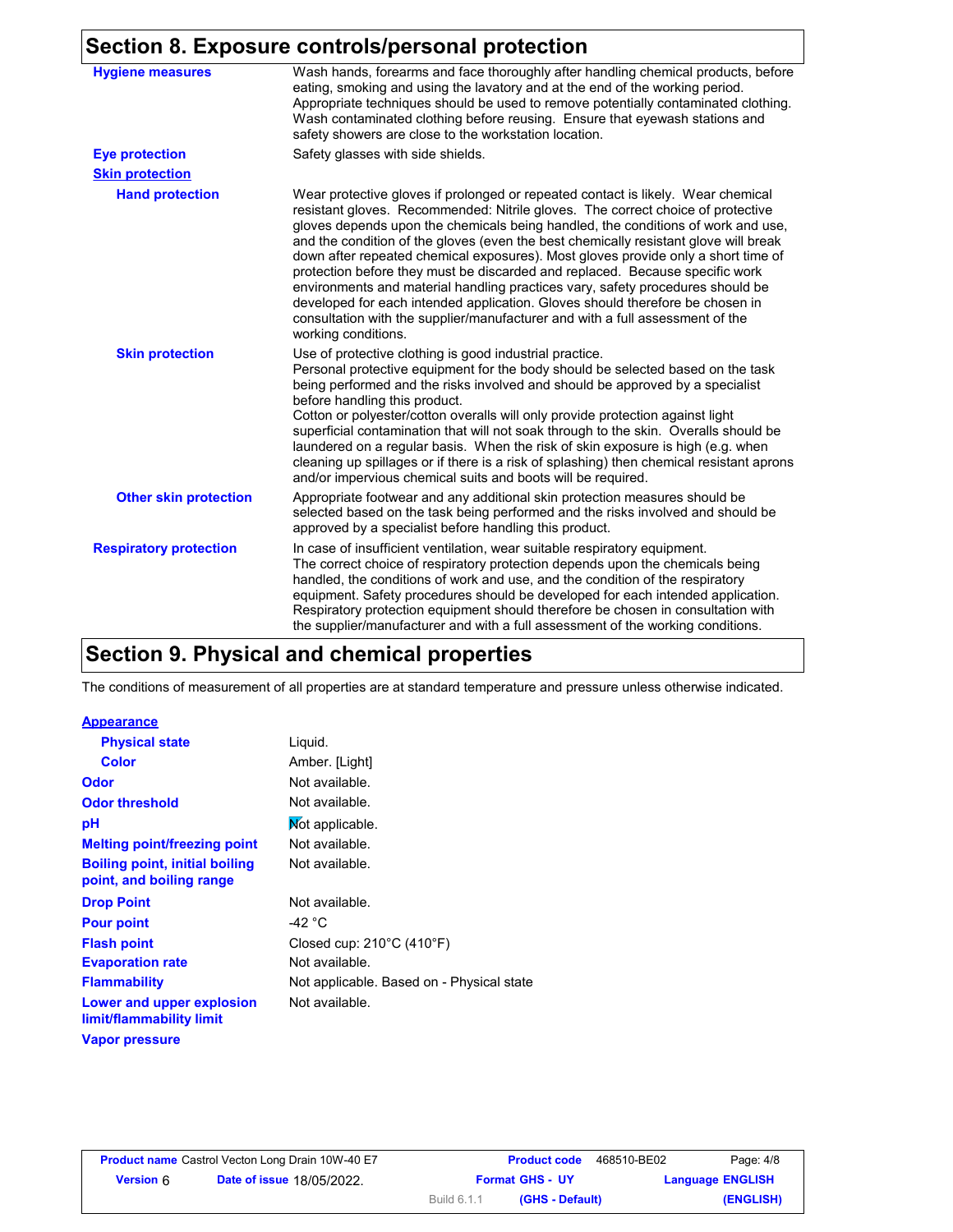## **Section 9. Physical and chemical properties**

|                                                   |                                                                                                                                             |        | Vapor Pressure at 20°C |                    | Vapor pressure at 50°C |     |               |
|---------------------------------------------------|---------------------------------------------------------------------------------------------------------------------------------------------|--------|------------------------|--------------------|------------------------|-----|---------------|
|                                                   | Ingredient name                                                                                                                             | mm Hg  | kPa                    | <b>Method</b>      | mm<br>Hg               | kPa | <b>Method</b> |
|                                                   | Distillates (petroleum),<br>hydrotreated heavy<br>paraffinic                                                                                | < 0.08 | < 0.011                | <b>ASTM D 5191</b> |                        |     |               |
|                                                   | Distillates (petroleum),<br>hydrotreated heavy<br>paraffinic                                                                                | < 0.08 | < 0.011                | <b>ASTM D 5191</b> |                        |     |               |
| <b>Relative vapor density</b>                     | Not available.                                                                                                                              |        |                        |                    |                        |     |               |
| <b>Relative density</b>                           | Not available.                                                                                                                              |        |                        |                    |                        |     |               |
| <b>Density</b>                                    | $\leq$ 1000 kg/m <sup>3</sup> (<1 g/cm <sup>3</sup> ) at 15 <sup>°</sup> C                                                                  |        |                        |                    |                        |     |               |
| <b>Solubility</b>                                 | insoluble in water.                                                                                                                         |        |                        |                    |                        |     |               |
| <b>Partition coefficient: n-</b><br>octanol/water | Mot applicable.                                                                                                                             |        |                        |                    |                        |     |               |
| <b>Auto-ignition temperature</b>                  | Not available.                                                                                                                              |        |                        |                    |                        |     |               |
| <b>Decomposition temperature</b>                  | Not available.                                                                                                                              |        |                        |                    |                        |     |               |
| <b>Viscosity</b>                                  | Kinematic: 86.3 mm <sup>2</sup> /s (86.3 cSt) at 40 $^{\circ}$ C<br>Kinematic: 12.5 to 16.3 mm <sup>2</sup> /s (12.5 to 16.3 cSt) at 100 °C |        |                        |                    |                        |     |               |
| <b>Particle characteristics</b>                   |                                                                                                                                             |        |                        |                    |                        |     |               |
| <b>Median particle size</b>                       | Mot applicable.                                                                                                                             |        |                        |                    |                        |     |               |

## **Section 10. Stability and reactivity**

| <b>Reactivity</b>                            | No specific test data available for this product. Refer to Conditions to avoid and<br>Incompatible materials for additional information.                                |
|----------------------------------------------|-------------------------------------------------------------------------------------------------------------------------------------------------------------------------|
| <b>Chemical stability</b>                    | The product is stable.                                                                                                                                                  |
| <b>Possibility of hazardous</b><br>reactions | Under normal conditions of storage and use, hazardous reactions will not occur.<br>Under normal conditions of storage and use, hazardous polymerization will not occur. |
| <b>Conditions to avoid</b>                   | Avoid all possible sources of ignition (spark or flame).                                                                                                                |
| Incompatible materials                       | Reactive or incompatible with the following materials: oxidizing materials.                                                                                             |
| <b>Hazardous decomposition</b><br>products   | Under normal conditions of storage and use, hazardous decomposition products<br>should not be produced.                                                                 |

# **Section 11. Toxicological information**

#### **Information on toxicological effects**

| <b>Specific target organ toxicity (repeated exposure)</b>                    |                                                                                          |                                                                                |                                       |                         |
|------------------------------------------------------------------------------|------------------------------------------------------------------------------------------|--------------------------------------------------------------------------------|---------------------------------------|-------------------------|
| <b>Name</b>                                                                  |                                                                                          | <b>Category</b>                                                                | <b>Route of</b><br>exposure           | <b>Target organs</b>    |
| Long chain alkyl phenol                                                      |                                                                                          | Category 2                                                                     |                                       |                         |
| <b>Aspiration hazard</b>                                                     |                                                                                          |                                                                                |                                       |                         |
| <b>Name</b>                                                                  |                                                                                          |                                                                                | <b>Result</b>                         |                         |
| Distillates (petroleum), hydrotreated heavy paraffinic                       |                                                                                          |                                                                                | <b>ASPIRATION HAZARD - Category 1</b> |                         |
| <b>Information on the likely</b><br>routes of exposure                       | Routes of entry anticipated: Dermal, Inhalation.                                         |                                                                                |                                       |                         |
| <b>Potential acute health effects</b>                                        |                                                                                          |                                                                                |                                       |                         |
| Eye contact                                                                  | No known significant effects or critical hazards.                                        |                                                                                |                                       |                         |
| <b>Inhalation</b>                                                            | vapor pressure.                                                                          | Vapor inhalation under ambient conditions is not normally a problem due to low |                                       |                         |
| <b>Skin contact</b>                                                          | Causes mild skin irritation. Defatting to the skin.                                      |                                                                                |                                       |                         |
| <b>Ingestion</b>                                                             | Irritating to mouth, throat and stomach.                                                 |                                                                                |                                       |                         |
| Symptoms related to the physical, chemical and toxicological characteristics |                                                                                          |                                                                                |                                       |                         |
| Eye contact                                                                  | Adverse symptoms may include the following:<br>pain or irritation<br>watering<br>redness |                                                                                |                                       |                         |
| <b>Inhalation</b>                                                            | No specific data.                                                                        |                                                                                |                                       |                         |
| <b>Product name</b> Castrol Vecton Long Drain 10W-40 E7                      |                                                                                          |                                                                                | <b>Product code</b><br>468510-BE02    | Page: 5/8               |
| <b>Version 6</b>                                                             | Date of issue 18/05/2022.                                                                | <b>Format GHS - UY</b>                                                         |                                       | <b>Language ENGLISH</b> |
|                                                                              |                                                                                          | Build 6.1.1                                                                    | (GHS - Default)                       | (ENGLISH)               |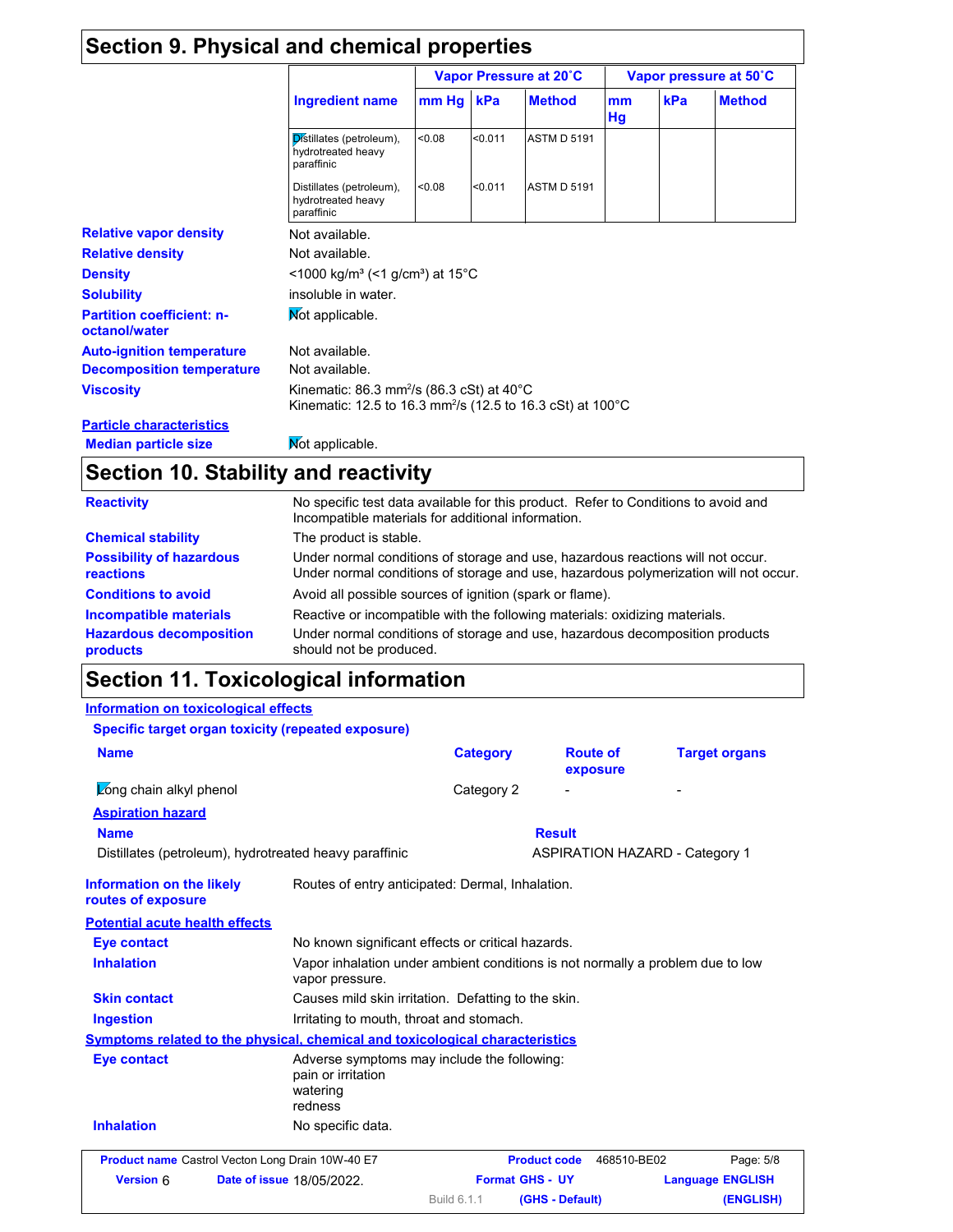### **Section 11. Toxicological information**

| <b>Skin contact</b>                     | Adverse symptoms may include the following:<br>irritation<br>redness<br>dryness<br>cracking                                                                                                                                                                                                                                                                                                                        |
|-----------------------------------------|--------------------------------------------------------------------------------------------------------------------------------------------------------------------------------------------------------------------------------------------------------------------------------------------------------------------------------------------------------------------------------------------------------------------|
| <b>Ingestion</b>                        | No specific data.                                                                                                                                                                                                                                                                                                                                                                                                  |
|                                         | Delayed and immediate effects and also chronic effects from short and long term exposure                                                                                                                                                                                                                                                                                                                           |
| <b>Inhalation</b>                       | Overexposure to the inhalation of airborne droplets or aerosols may cause irritation<br>of the respiratory tract.                                                                                                                                                                                                                                                                                                  |
| <b>Potential chronic health effects</b> |                                                                                                                                                                                                                                                                                                                                                                                                                    |
| <b>General</b>                          | <b>USED ENGINE OILS</b><br>Combustion products resulting from the operation of internal combustion engines<br>contaminate engine oils during use. Used engine oil may contain hazardous<br>components which have the potential to cause skin cancer. Frequent or prolonged<br>contact with all types and makes of used engine oil must therefore be avoided and a<br>high standard of personal hygiene maintained. |
| <b>Carcinogenicity</b>                  | No known significant effects or critical hazards.                                                                                                                                                                                                                                                                                                                                                                  |
| <b>Mutagenicity</b>                     | No known significant effects or critical hazards.                                                                                                                                                                                                                                                                                                                                                                  |
| <b>Teratogenicity</b>                   | No known significant effects or critical hazards.                                                                                                                                                                                                                                                                                                                                                                  |
| <b>Developmental effects</b>            | No known significant effects or critical hazards.                                                                                                                                                                                                                                                                                                                                                                  |
| <b>Fertility effects</b>                | No known significant effects or critical hazards.                                                                                                                                                                                                                                                                                                                                                                  |
| <b>Numerical measures of toxicity</b>   |                                                                                                                                                                                                                                                                                                                                                                                                                    |
| <b>Acute toxicity estimates</b>         |                                                                                                                                                                                                                                                                                                                                                                                                                    |
| <b>Route</b>                            | <b>ATE value</b>                                                                                                                                                                                                                                                                                                                                                                                                   |
| Øral                                    | 90377.61 mg/kg                                                                                                                                                                                                                                                                                                                                                                                                     |
|                                         |                                                                                                                                                                                                                                                                                                                                                                                                                    |

### **Section 12. Ecological information**

| <b>Environmental effects</b>                   | No known significant effects or critical hazards.                                                                         |
|------------------------------------------------|---------------------------------------------------------------------------------------------------------------------------|
| <b>Persistence and</b><br><b>degradability</b> |                                                                                                                           |
| Partially biodegradable.                       |                                                                                                                           |
| <b>Bioaccumulative potential</b>               |                                                                                                                           |
|                                                | This product is not expected to bioaccumulate through food chains in the environment.                                     |
| <b>Mobility</b>                                | Spillages may penetrate the soil causing ground water contamination.                                                      |
| <b>Other adverse effects</b>                   | No known significant effects or critical hazards.                                                                         |
| <b>Other ecological information</b>            | Spills may form a film on water surfaces causing physical damage to organisms.<br>Oxygen transfer could also be impaired. |

### **Section 13. Disposal considerations**

**Disposal methods** The generation of waste should be avoided or minimized wherever possible. Significant quantities of waste product residues should not be disposed of via the foul sewer but processed in a suitable effluent treatment plant. Dispose of surplus and non-recyclable products via a licensed waste disposal contractor. Disposal of this product, solutions and any by-products should at all times comply with the requirements of environmental protection and waste disposal legislation and any regional local authority requirements. Waste packaging should be recycled. Incineration or landfill should only be considered when recycling is not feasible. This material and its container must be disposed of in a safe way. Care should be taken when handling emptied containers that have not been cleaned or rinsed out. Empty containers or liners may retain some product residues. Avoid dispersal of spilled material and runoff and contact with soil, waterways, drains and sewers.

### **Section 14. Transport information**

|                  | <b>Product name</b> Castrol Vecton Long Drain 10W-40 E7 |             | <b>Product code</b>    | 468510-BE02 | Page: 6/8               |
|------------------|---------------------------------------------------------|-------------|------------------------|-------------|-------------------------|
| Version <b>6</b> | <b>Date of issue 18/05/2022.</b>                        |             | <b>Format GHS - UY</b> |             | <b>Language ENGLISH</b> |
|                  |                                                         | Build 6.1.1 | (GHS - Default)        |             | (ENGLISH)               |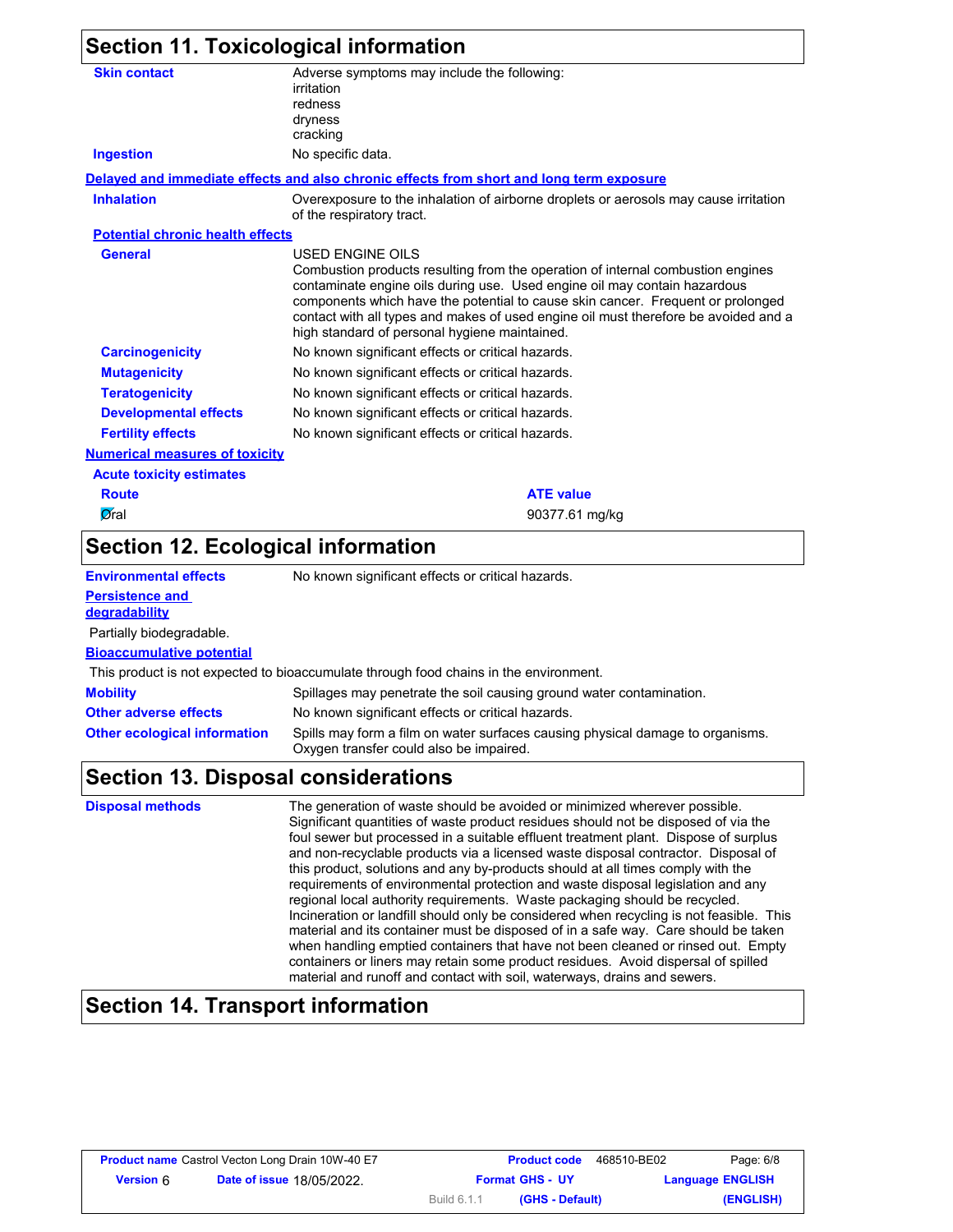## **Section 14. Transport information**

|                                      | $\sim$<br><b>IATA</b><br><b>IMDG</b> |                          |  |  |  |
|--------------------------------------|--------------------------------------|--------------------------|--|--|--|
| <b>UN number</b>                     | Not regulated.                       | Not regulated.           |  |  |  |
| <b>UN proper</b><br>shipping name    |                                      | -                        |  |  |  |
| <b>Transport hazard</b><br>class(es) | ٠                                    | -                        |  |  |  |
| <b>Packing group</b>                 | ٠                                    | ٠                        |  |  |  |
| <b>Environmental</b><br>hazards      | No.                                  | No.                      |  |  |  |
| <b>Additional</b><br>information     | ۰                                    | $\overline{\phantom{0}}$ |  |  |  |

**Special precautions for user** Not available.

**Transport in bulk according to IMO instruments** Not available.

# **Section 15. Regulatory information**

| <b>Regulation according to other foreign laws</b>               |                                                                                                                                |
|-----------------------------------------------------------------|--------------------------------------------------------------------------------------------------------------------------------|
| <b>REACH Status</b>                                             | The company, as identified in Section 1, sells this product in the EU in compliance with the<br>current requirements of REACH. |
| <b>Australia inventory (AIIC)</b>                               | At least one component is not listed.                                                                                          |
| <b>CANADA INVENTORY (DSL)</b>                                   | At least one component is not listed.                                                                                          |
| <b>China inventory (IECSC)</b>                                  | At least one component is not listed.                                                                                          |
| <b>Japan inventory (CSCL)</b>                                   | At least one component is not listed.                                                                                          |
| <b>Korea inventory (KECI)</b>                                   | All components are listed or exempted.                                                                                         |
| <b>Philippines inventory</b><br>(PICCS)                         | At least one component is not listed.                                                                                          |
| <b>Taiwan Chemical</b><br><b>Substances Inventory</b><br>(TCSI) | <b>All</b> components are listed or exempted.                                                                                  |
| <b>United States inventory</b><br>(TSCA 8b)                     | At least one component is not listed.                                                                                          |

# **Section 16. Other information**

| <b>History</b> |  |
|----------------|--|
|----------------|--|

18/05/2022.

| Date of issue/Date of<br>revision | 18/05/2022.                                                                                                                                                                                                                                                                                                                                                                                                                                                                                                                                                                                                                                                                                                                                                                                                                                                                                                                                                          |
|-----------------------------------|----------------------------------------------------------------------------------------------------------------------------------------------------------------------------------------------------------------------------------------------------------------------------------------------------------------------------------------------------------------------------------------------------------------------------------------------------------------------------------------------------------------------------------------------------------------------------------------------------------------------------------------------------------------------------------------------------------------------------------------------------------------------------------------------------------------------------------------------------------------------------------------------------------------------------------------------------------------------|
| Date of previous issue            | 13/10/2020.                                                                                                                                                                                                                                                                                                                                                                                                                                                                                                                                                                                                                                                                                                                                                                                                                                                                                                                                                          |
| <b>Prepared by</b>                | <b>Product Stewardship</b>                                                                                                                                                                                                                                                                                                                                                                                                                                                                                                                                                                                                                                                                                                                                                                                                                                                                                                                                           |
| <b>Key to abbreviations</b>       | ACGIH = American Conference of Industrial Hygienists<br>CAS Number = Chemical Abstracts Service Registry Number<br>GHS = Globally Harmonized System of Classification and Labelling of Chemicals<br>IATA = International Air Transport Association<br><b>IMDG</b> = International Maritime Dangerous Goods<br>OEL = Occupational Exposure Limit<br>REACH = Registration, Evaluation, Authorisation and Restriction of Chemicals<br>Regulation [Regulation (EC) No. 1907/2006]<br>SDS = Safety Data Sheet<br>STEL = Short term exposure limit<br>TWA = Time weighted average<br>UN Number = United Nations Number, a four digit number assigned by the United<br>Nations Committee of Experts on the Transport of Dangerous Goods.<br>Varies = may contain one or more of the following 64741-88-4, 64741-89-5,<br>64741-95-3, 64741-96-4, 64742-01-4, 64742-44-5, 64742-45-6, 64742-52-5,<br>64742-53-6, 64742-54-7, 64742-55-8, 64742-56-9, 64742-57-0, 64742-58-1, |

|                  | <b>Product name</b> Castrol Vecton Long Drain 10W-40 E7 | <b>Product code</b>            | 468510-BE02 | Page: 7/8               |
|------------------|---------------------------------------------------------|--------------------------------|-------------|-------------------------|
| <b>Version 6</b> | <b>Date of issue 18/05/2022.</b>                        | <b>Format GHS - UY</b>         |             | <b>Language ENGLISH</b> |
|                  |                                                         | Build 6.1.1<br>(GHS - Default) |             | (ENGLISH)               |